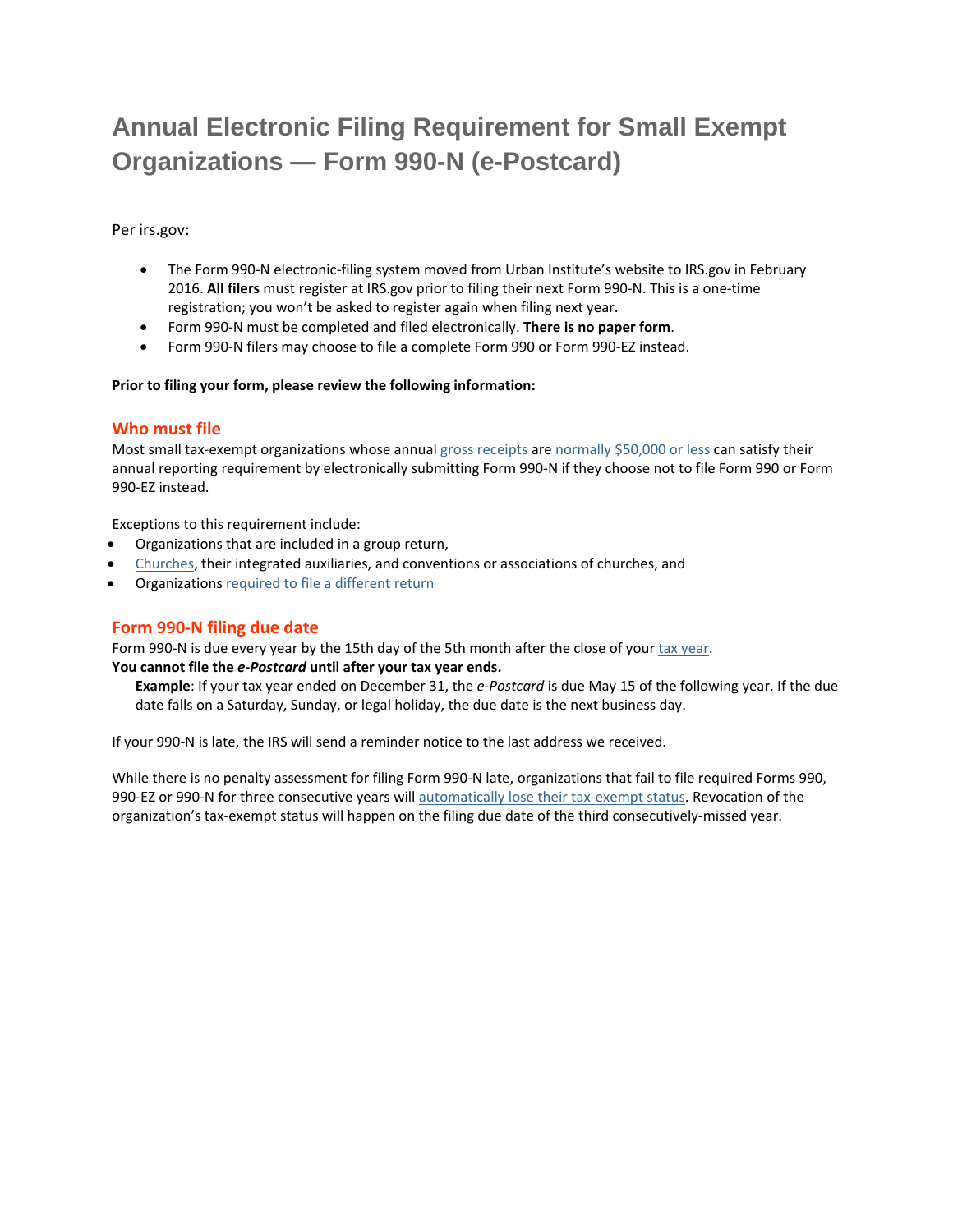# Step-by-step instructions for filing Form 990-N (e-Postcard)

NB: The first part of these instructions are for groups who are filing for the first time or have not filed since before February 2016. If you already have a user account with IRS for e-filing, skip to step #12.

### **SETTING UP YOUR IRS USER ACCOUNT:**

- 1. Start at the IRS filing website for Small Exempt Organizations: https://www.irs.gov/charitiesnon-profits/annual-electronic-filing-requirement-for-small-exempt-organizations-form-990-n-epostcard
- 2. Click the link in the first paragraph: "Form 990-N Electronic Filing System (e-Postcard)"
- 3. Click the "Get Started" button under First Time Users (left side of the page).

| MIRS                                                                                                                                                                     |                                                                                                                                                                                                                                                                                                                |
|--------------------------------------------------------------------------------------------------------------------------------------------------------------------------|----------------------------------------------------------------------------------------------------------------------------------------------------------------------------------------------------------------------------------------------------------------------------------------------------------------|
| <b>First Time Users</b><br>If this is the first time you are using this online service,<br>we will need to verify your identity before we proceed.<br><b>GET STARTED</b> | <b>Returning Users</b><br>Log in below if you've previously registered through any<br>of the following applications:<br>• Get Transcript<br>• Identity Protection PIN (IP PIN)<br>• Online Payment Agreement (CPA)<br>· ePostcard<br><b>Username</b><br>图<br>Mask Username<br>LOG IN<br><b>Forgot Username</b> |

- 4. Enter your contact information into the form. Click "Send Code". The IRS will send a confirmation code to the email address you provide.
- 5. On the next screen, enter the 8 digit code that was sent to your email, then click "Continue".
- 6. Follow the instructions to create a user profile. This user profile should be specific to you. If someone else files for your organization in the future, they should create their own account and user profile. Click "Continue".
- 7. The website will display a screen with details from your most recent log in. Click "Continue".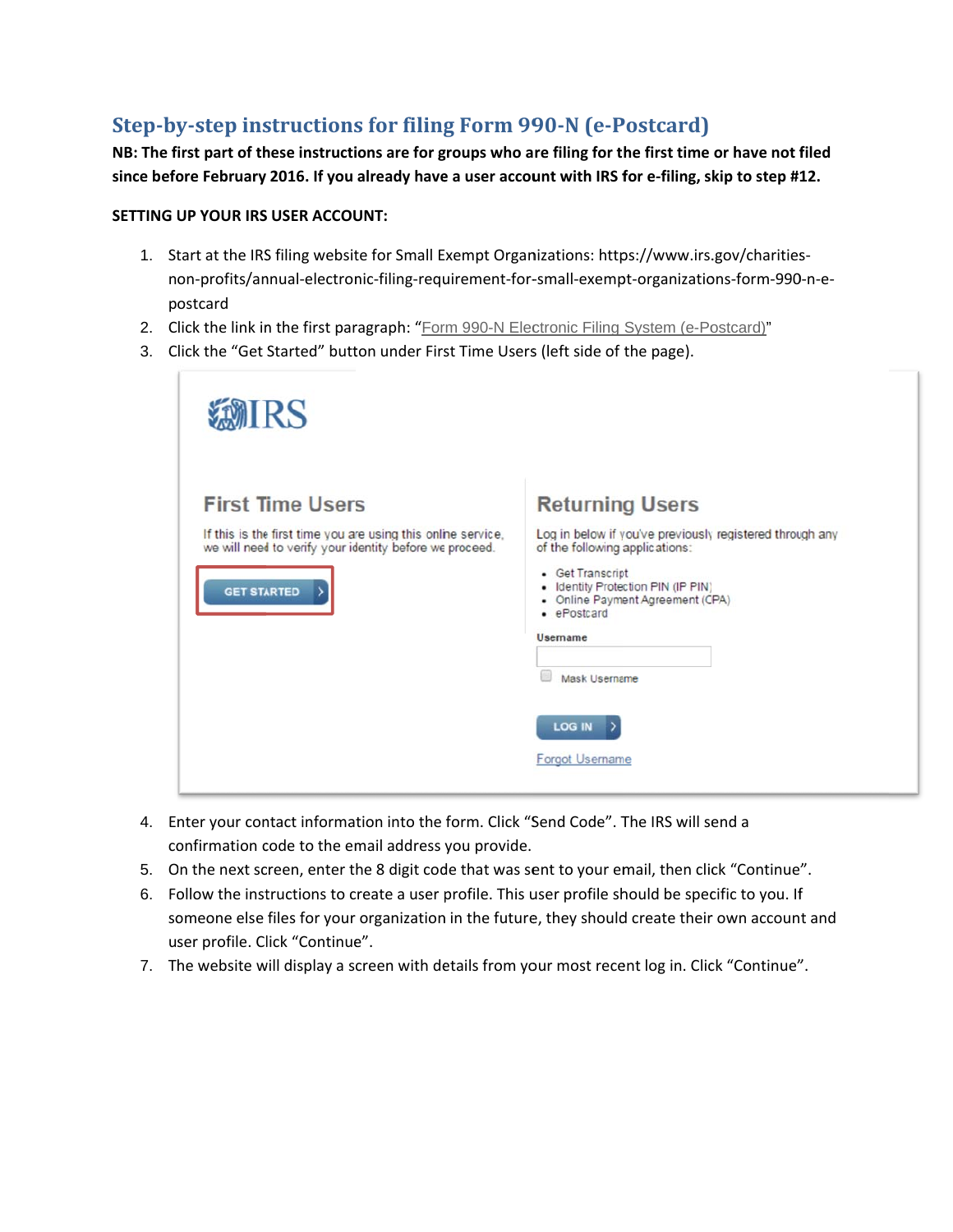8. Before creating a filing, you will need to set up your account to be associated with your organization. Do so by clicking the button to "Manage E-Postcard Profile".



9. On the next screen select "Exempt Organization" from the dropdown menu and click "Continue".

| <b>@IRS</b>                                    |                 |                      |                     |                              |  |
|------------------------------------------------|-----------------|----------------------|---------------------|------------------------------|--|
| e-Postcard Profile                             |                 |                      |                     | Home Security Profile Logout |  |
| e-Postcard Profile                             | Select EIN      | Organization Details | Contact Information | Confirmation                 |  |
|                                                |                 |                      |                     |                              |  |
| Please select Exempt Organization or Preparer  |                 |                      |                     |                              |  |
| <b>User Type</b><br><b>Exempt Organization</b> | ۰               |                      |                     |                              |  |
| <b>PREVIOUS</b>                                | <b>CONTINUE</b> |                      |                     |                              |  |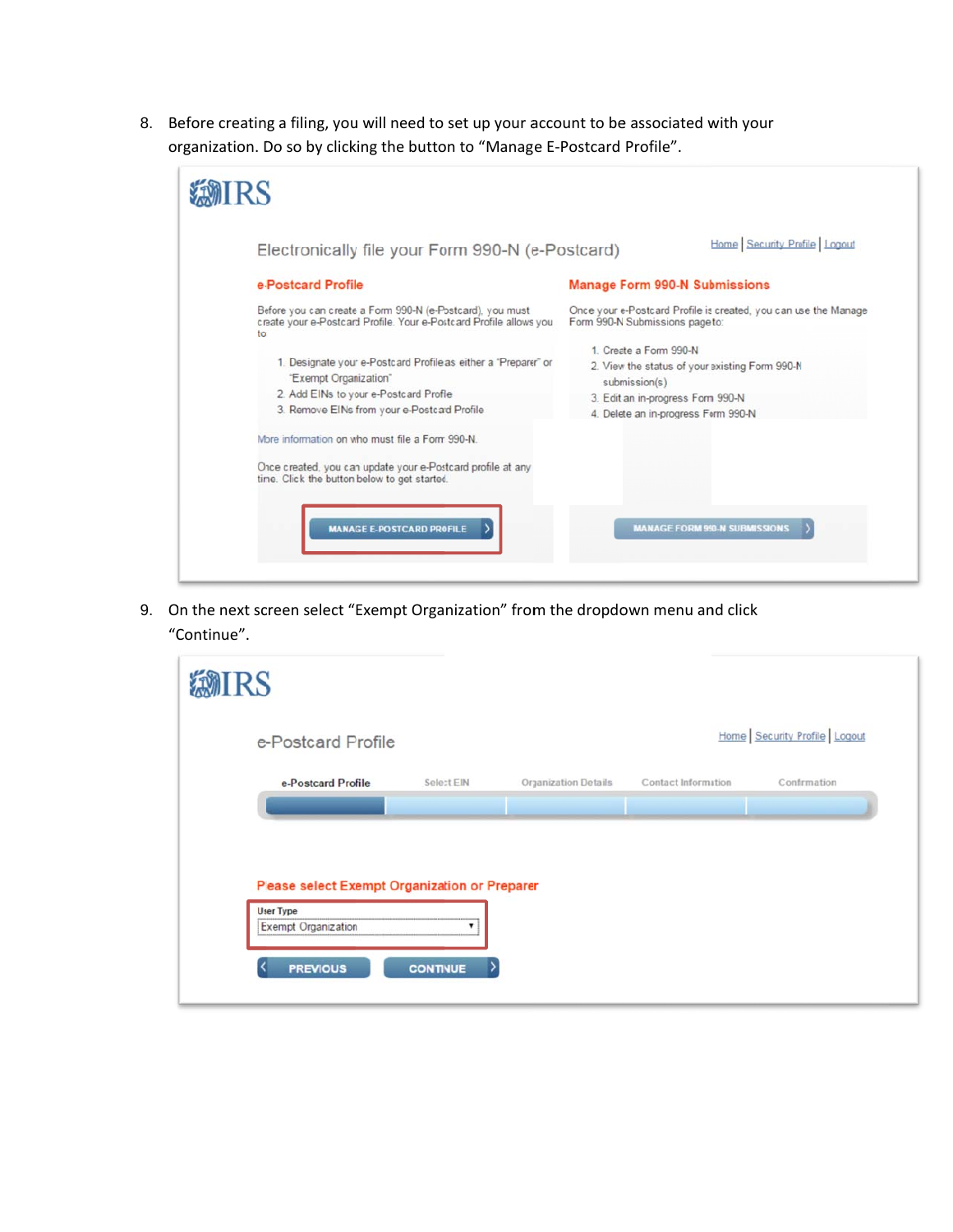10. Enter the EIN for your organization and click "Add EIN". The Currently Associated EIN(s) table will automatically fill with information related to your organization.

| IRS                                                                                                     |                |                             |                     |                              |
|---------------------------------------------------------------------------------------------------------|----------------|-----------------------------|---------------------|------------------------------|
| e-Postcard Profile                                                                                      |                |                             |                     | Home Security Profile Logout |
| e-Postcard Profile                                                                                      | Select EIN     | <b>Organization Details</b> | Contact Information | Confirmation                 |
| You are logged in as: Exempt Organization   Edit user type<br>EIN<br><b>Currently Associated EIN(s)</b> | <b>ADD EIN</b> |                             | Date Added          | <b>Delete</b>                |
| EIN<br><b>Organization Name</b>                                                                         |                |                             |                     |                              |
| No EINs are currently associated with your ID                                                           |                |                             |                     |                              |

11. You may see the name "COUNTRY DANCE & SONG SOCIETY" listed instead of your organization's name. This is normal because you are filing under our Group Exemption. As long as the EIN is correct for your particular organization the Form 990 will be filed correctly.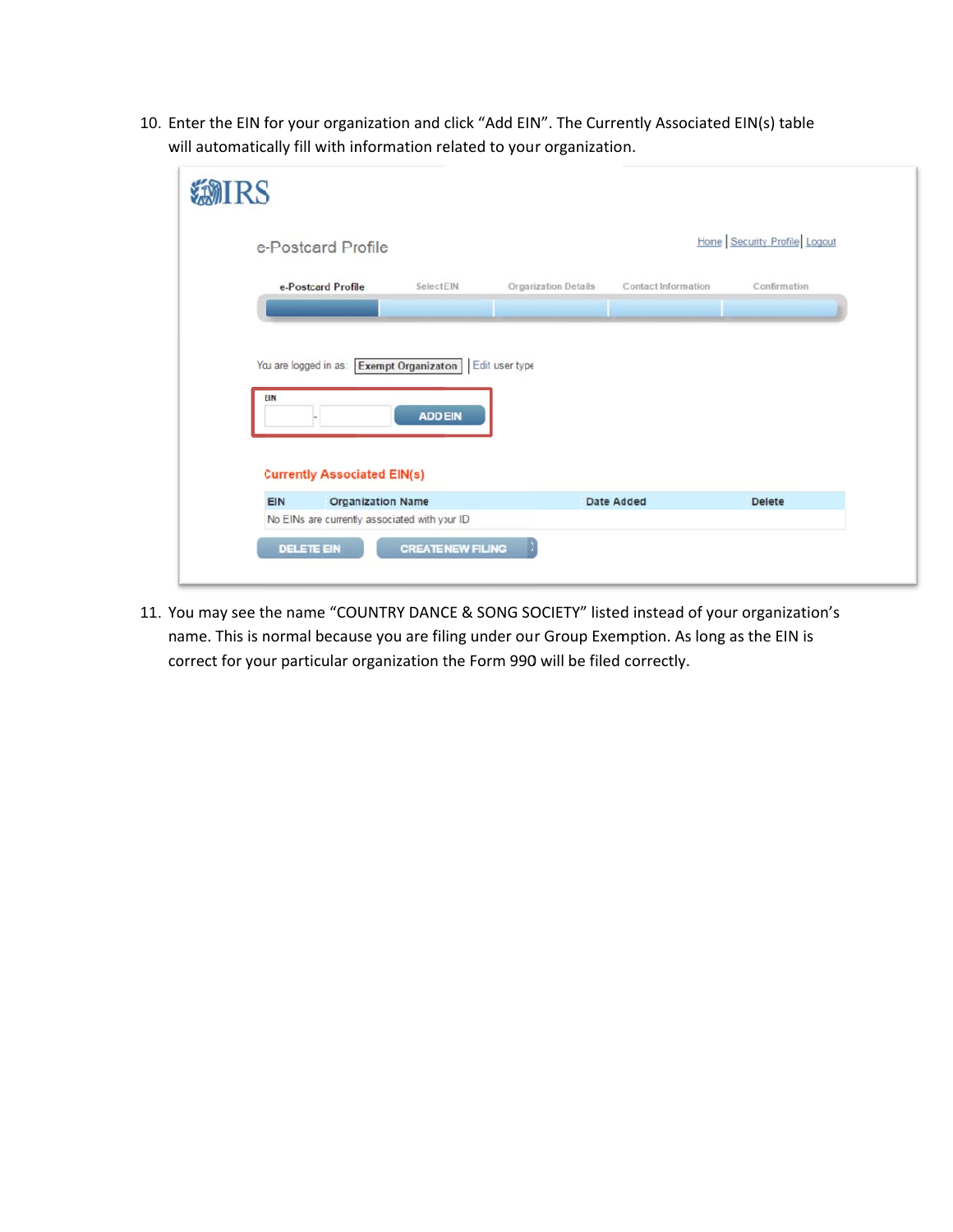# **CREATE A NEW FILING**

- 12. After there is at least one EIN associated with your profile, click "Create New Filing".
- 13. Select the appropriate EIN from the dropdown menu then click "Continue".

| <b>Select EIN</b>                                    |                   |                      |                     | Home Security Profile Logout |
|------------------------------------------------------|-------------------|----------------------|---------------------|------------------------------|
| e-Postcard Profile                                   | <b>Select EIN</b> | Organization Details | Contact Information | Confirmation                 |
|                                                      |                   |                      |                     |                              |
|                                                      |                   |                      |                     |                              |
|                                                      |                   |                      |                     |                              |
|                                                      |                   |                      |                     |                              |
|                                                      |                   |                      |                     |                              |
| Please select the EIN for which you want to file for |                   |                      |                     |                              |
| EIN                                                  |                   |                      |                     |                              |

14. Several of the fields on the next page will be automatically populated based on IRS records for your organization. They cannot be changed using Form 990. Answer the following question dropdowns then click "Continue".

| -Select One-                                       |  |
|----------------------------------------------------|--|
|                                                    |  |
|                                                    |  |
| Are your gross receipts normally \$50,000 or less? |  |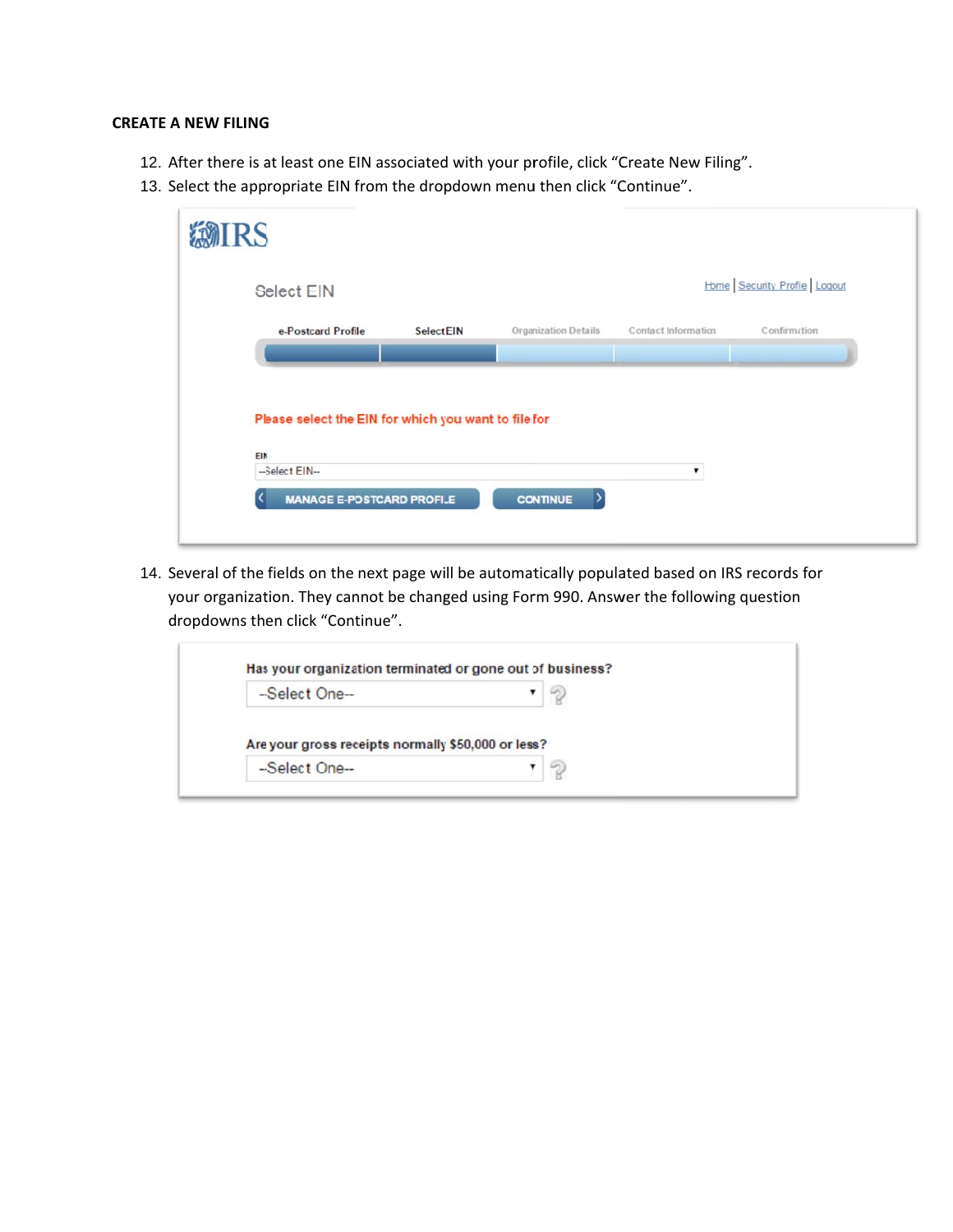15. If the legal name is listed as "Country Dance & Song Society" enter your specific organization's name as the DBA Name.

|                      | Organization's legal name: COUNTRY DANCE & SONG SOCIETY INC                        |
|----------------------|------------------------------------------------------------------------------------|
|                      | If your organization conducts business using another name (DBA), enter other name: |
| $* =$ required field |                                                                                    |
| Organization:        |                                                                                    |
| <b>DBA</b> Name      | ?                                                                                  |

- 16. Fill out the rest of the information on the form, including your organization's current mailing address and contact information for the Principal officer (could be you or someone else, should be either the President or the Treasurer). Click "Submit Filing".
- 17. You should received a confirmation and be returned to the main account screen. To check on the status of your filing click "Manage Form 990 Submissions".

| Electronically file your Form 990-N (e-Postcard)                                                                                                                                 | Home Security Profile Logout                                                                                                                                          |
|----------------------------------------------------------------------------------------------------------------------------------------------------------------------------------|-----------------------------------------------------------------------------------------------------------------------------------------------------------------------|
| e-Postcard Profile                                                                                                                                                               | <b>Manage Form 990-N Submissions</b>                                                                                                                                  |
| Before you can create a Form 990-N (e-Postcard), you must<br>create your e-Postcard Profile. Your e-Postcard Profile allows you<br>to                                            | Once your e-Postcard Profile is created, you can use the Manage<br>Form 990-N Submissions page to:                                                                    |
| 1. Designate your e-Postcard Profile as either a "Preparer" or<br>"Exempt Organization"<br>2. Add EINs to your e-Postcard Profile<br>3. Remove EINs from your e-Postcard Profile | 1. Create a Form 990-N<br>2. View the status of your existing Form 990-N<br>submission(s)<br>3. Edit an in-progress Form 990-N<br>4. Delete an in-progress Form 990-N |
| More information on who must file a Form 990-N.                                                                                                                                  |                                                                                                                                                                       |
| Once created, you can update your e-Postcard profile at any<br>time. Click the button below to get started.                                                                      |                                                                                                                                                                       |